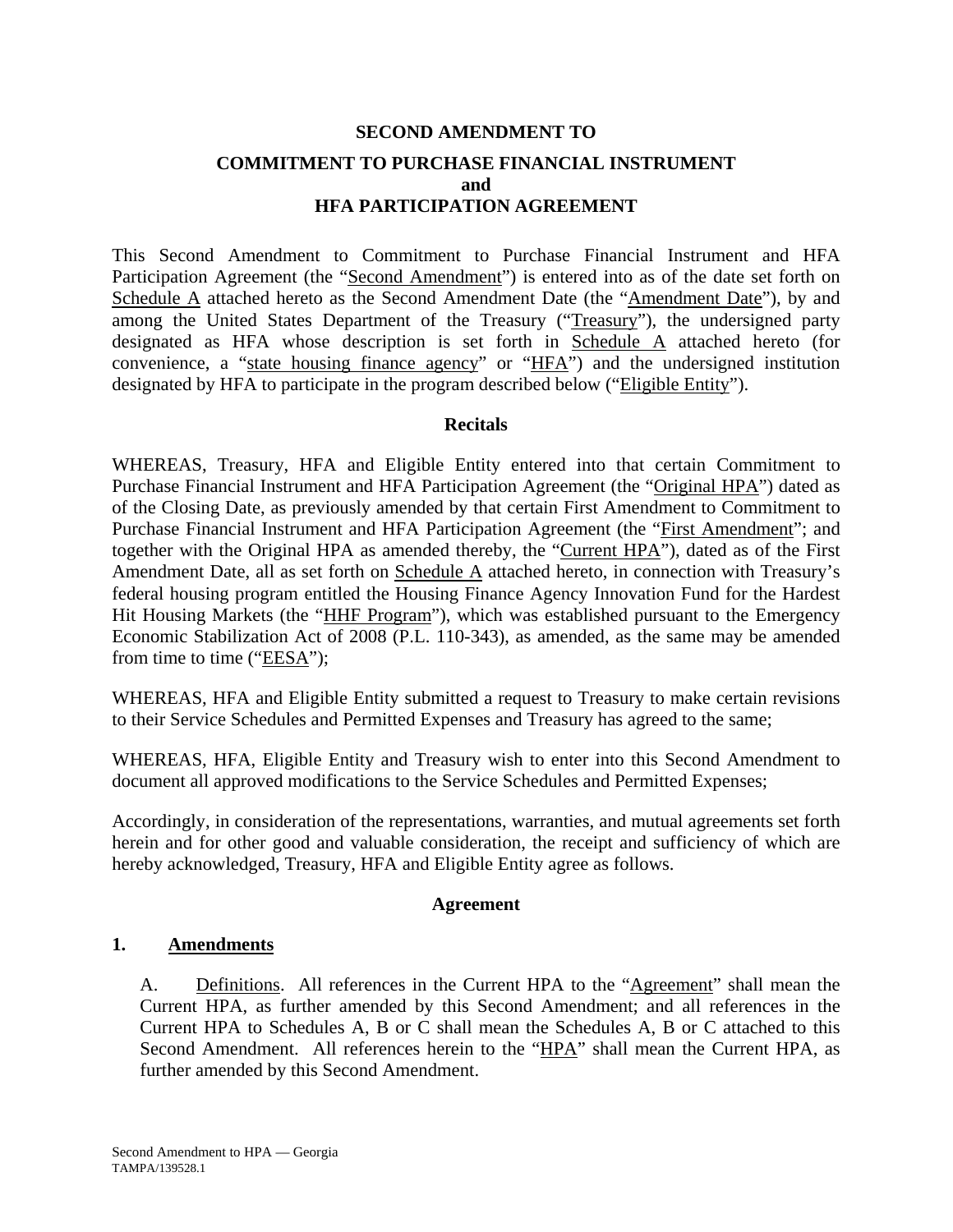B. Schedule A. Schedule A attached to the Current HPA is hereby deleted in its entirety and replaced with Schedule A attached to this Second Amendment.

C. Schedule B. Schedule B attached to the Current HPA is hereby deleted in its entirety and replaced with Schedule B attached to this Second Amendment.

D. Schedule C. Schedule C attached to the Current HPA is hereby deleted in its entirety and replaced with Schedule C attached to this Second Amendment.

# **2. Representations, Warranties and Covenants**

A. HFA and Eligible Entity. HFA and Eligible Entity, each for itself, make the following representations, warranties and covenants to Treasury and the truth and accuracy of such representations and warranties and compliance with and performance of such covenants are continuing obligations of HFA and Eligible Entity, each as to itself. In the event that any of the representations or warranties made herein cease to be true and correct or HFA or Eligible Entity breaches any of its covenants made herein, HFA or Eligible Entity, as the case may be, agrees to notify Treasury immediately and the same shall constitute an Event of Default under the HPA.

(1) HFA and Eligible Entity each hereby certifies, represents and warrants as of the date hereof that each of the representations and warranties of HFA or Eligible Entity, as applicable, contained in the HPA are true, correct, accurate and complete in all material respects as of the date hereof. All covenants of HFA or Eligible Entity, as applicable, contained in the HPA shall remain in full force and effect and neither HFA, nor Eligible Entity is in breach of any such covenant.

(2) Eligible Entity has the full corporate power and authority to enter into, execute, and deliver this Second Amendment and any other closing documentation delivered to Treasury in connection with this Second Amendment, and to perform its obligations hereunder and thereunder.

(3) HFA has the full legal power and authority to enter into, execute, and deliver this Second Amendment and any other closing documentation delivered to Treasury in connection with this Second Amendment, and to perform its obligations hereunder and thereunder.

# **3. Miscellaneous**

A. The recitals set forth at the beginning of this Second Amendment are true and accurate and are incorporated herein by this reference.

B. Capitalized terms used but not defined herein shall have the meanings ascribed to them in the HPA.

C. Any provision of the HPA that is determined to be prohibited or unenforceable in any jurisdiction shall, as to such jurisdiction, be ineffective to the extent of such prohibition or unenforceability without invalidating the remaining provisions of the HPA, and no such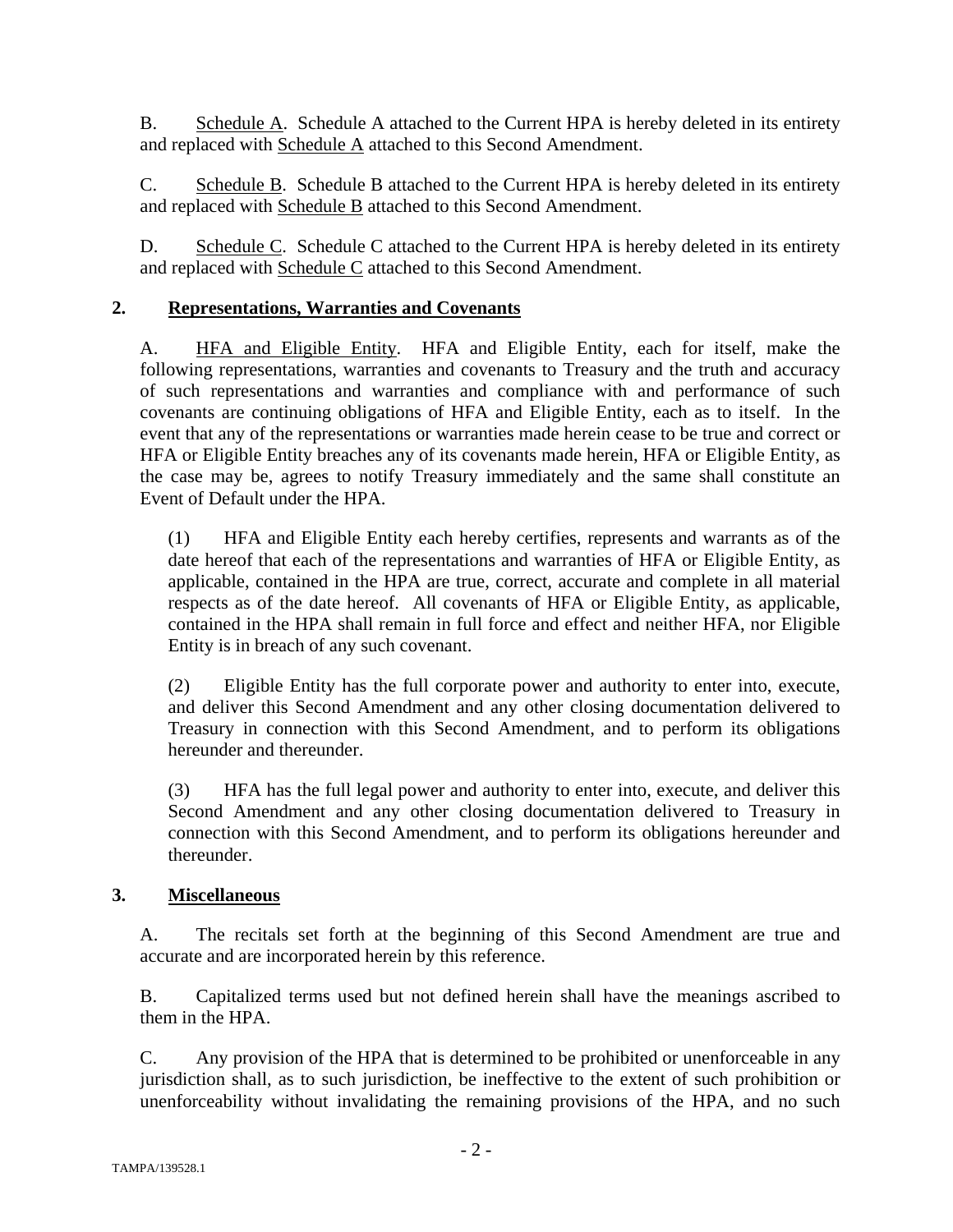prohibition or unenforceability in any jurisdiction shall invalidate such provision in any other jurisdiction.

D. This Second Amendment may be executed in two or more counterparts (and by different parties on separate counterparts), each of which shall be deemed an original, but all of which together shall constitute one and the same instrument. Facsimile or electronic copies of this Second Amendment shall be treated as originals for all purposes.

# [SIGNATURE PAGE FOLLOWS; REMAINDER OF PAGE INTENTIONALLY LEFT BLANK]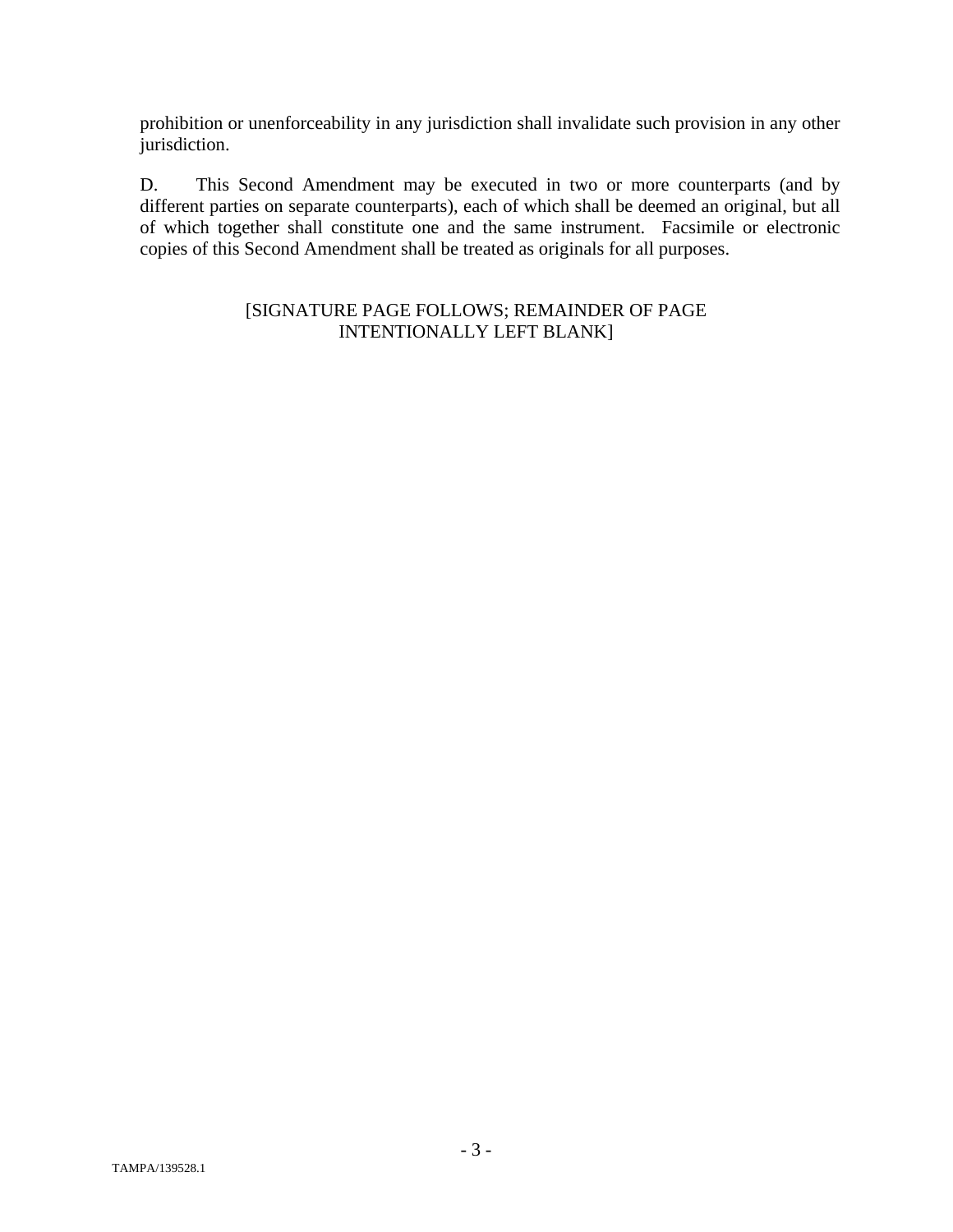**In Witness Whereof**, HFA, Eligible Entity and Treasury by their duly authorized officials hereby execute and deliver this Second Amendment to Commitment to Purchase Financial Instrument and HFA Participation Agreement as of the Amendment Date.

## **HFA**: **TREASURY**:

GEORGIA HOUSING AND FINANCE **AUTHORITY** 

UNITED STATES DEPARTMENT OF THE **TREASURY** 

By: /s/ Michael A. Beatty By: Name: Michael A. Beatty Name: Timothy G. Massad

Title: Executive Director Title: Acting Assistant Secretary for Financial Stability

## **ELIGIBLE ENTITY**:

GHFA AFFORDABLE HOUSING, INC.

By: <u>/s/ Michael A. Beatty</u> Name: Michael A. Beatty Title: Executive Director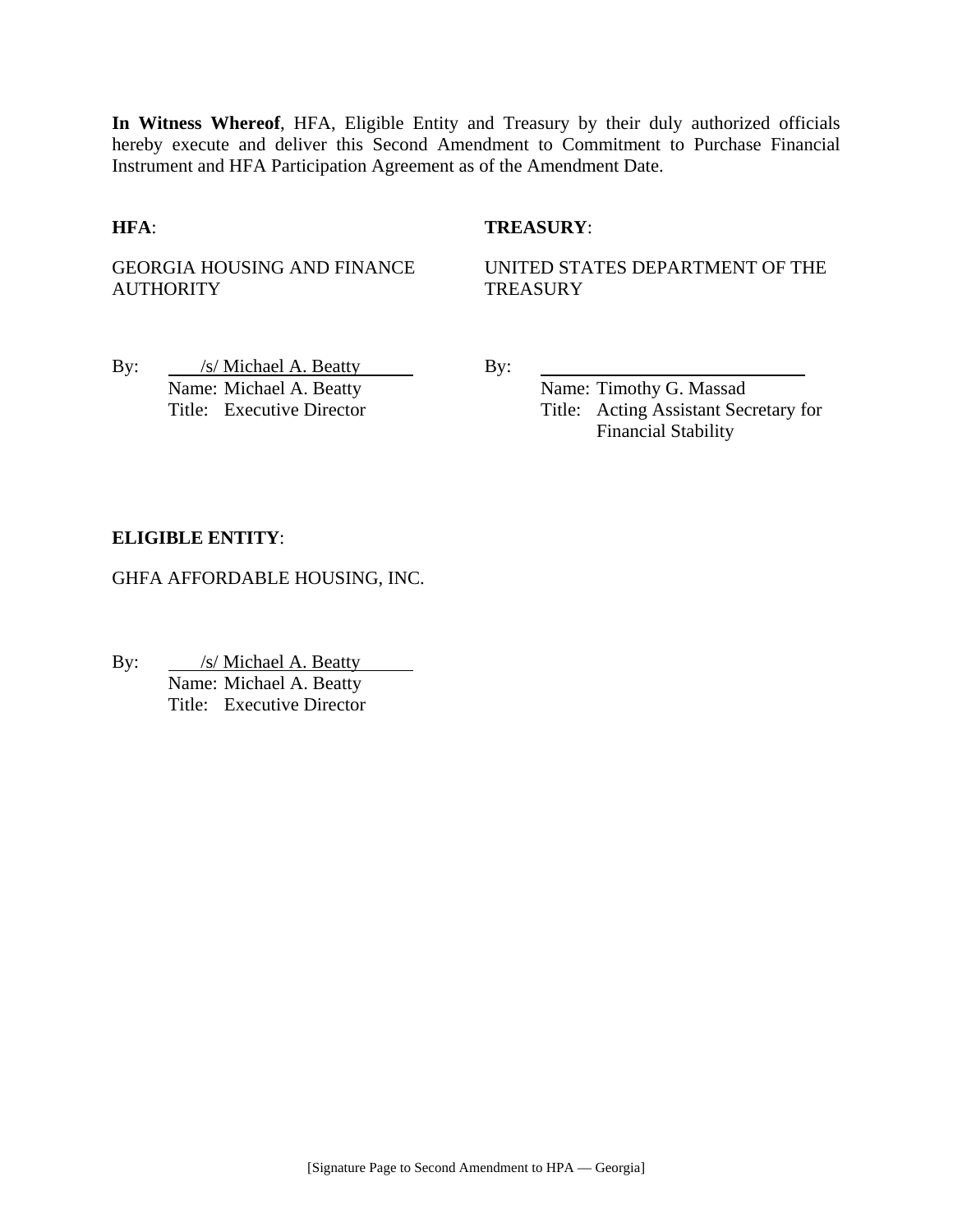In Witness Whereof, HFA, Eligible Entity and Treasury by their duly authorized officials hereby execute and deliver this Second Amendment to Commitment to Purchase Financial Instrument and HFA Participation Agreement as of the Amendment Date.

HFA:

By:

## TREASURY:

GEORGIA HOUSING AND FINANCE **AUTHORITY** 

UNITED STATES DEPARTMENT OF THE **TREASURY** 

C'\ By:  $\frac{1}{2}$ 

Name: Timothy G. Massad \ Title: Acting Assistant Secretary for Financial Stability

## ELIGIBLE ENTITY:

Name: Title:

GHFA AFFORDABLE HOUSING, INC.

By:

Name: Title: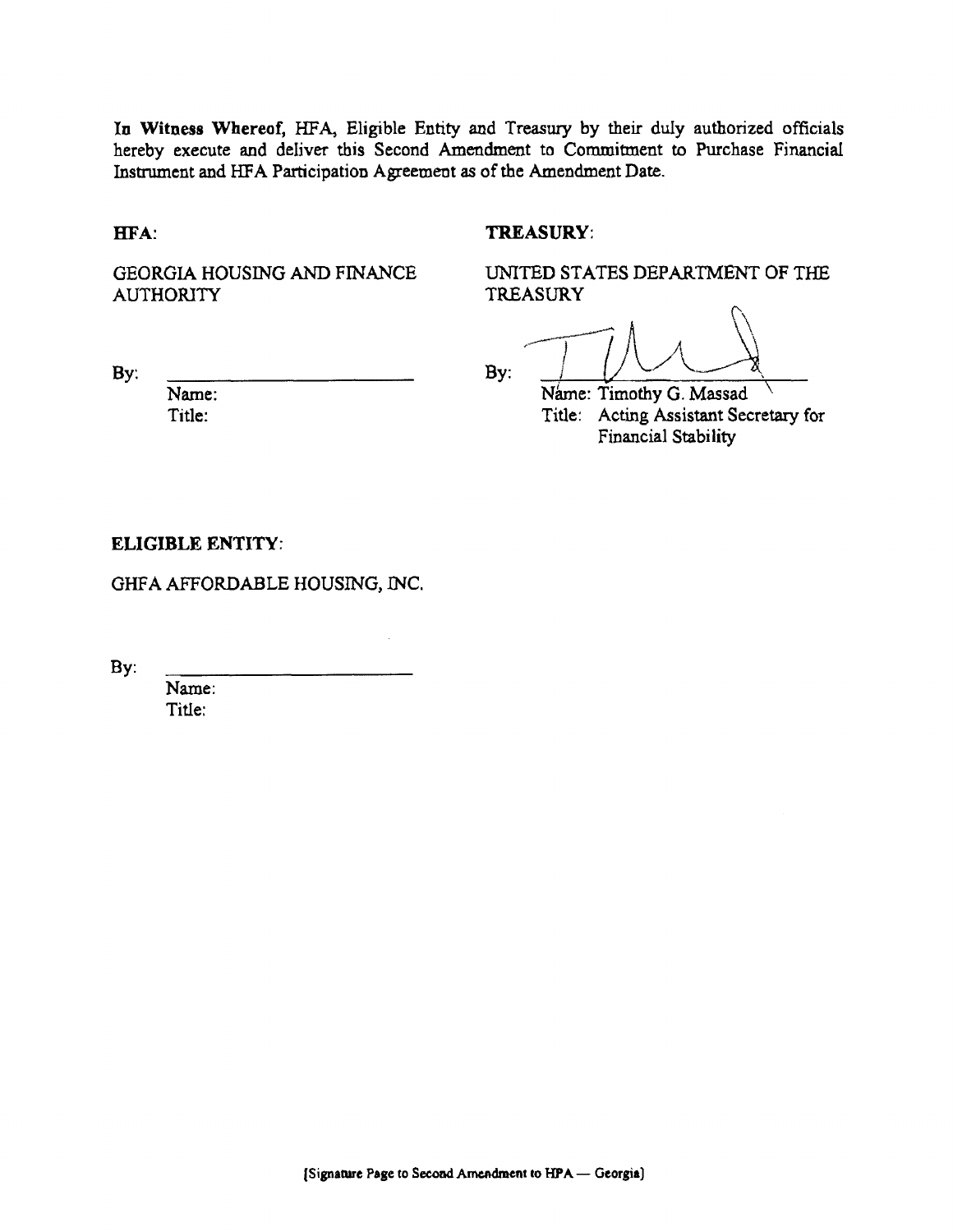# **EXHIBITS AND SCHEDULES**

Schedule A Basic Information<br>Schedule B Service Schedules

Schedule B Service Schedules<br>Schedule C Permitted Expenses

Permitted Expenses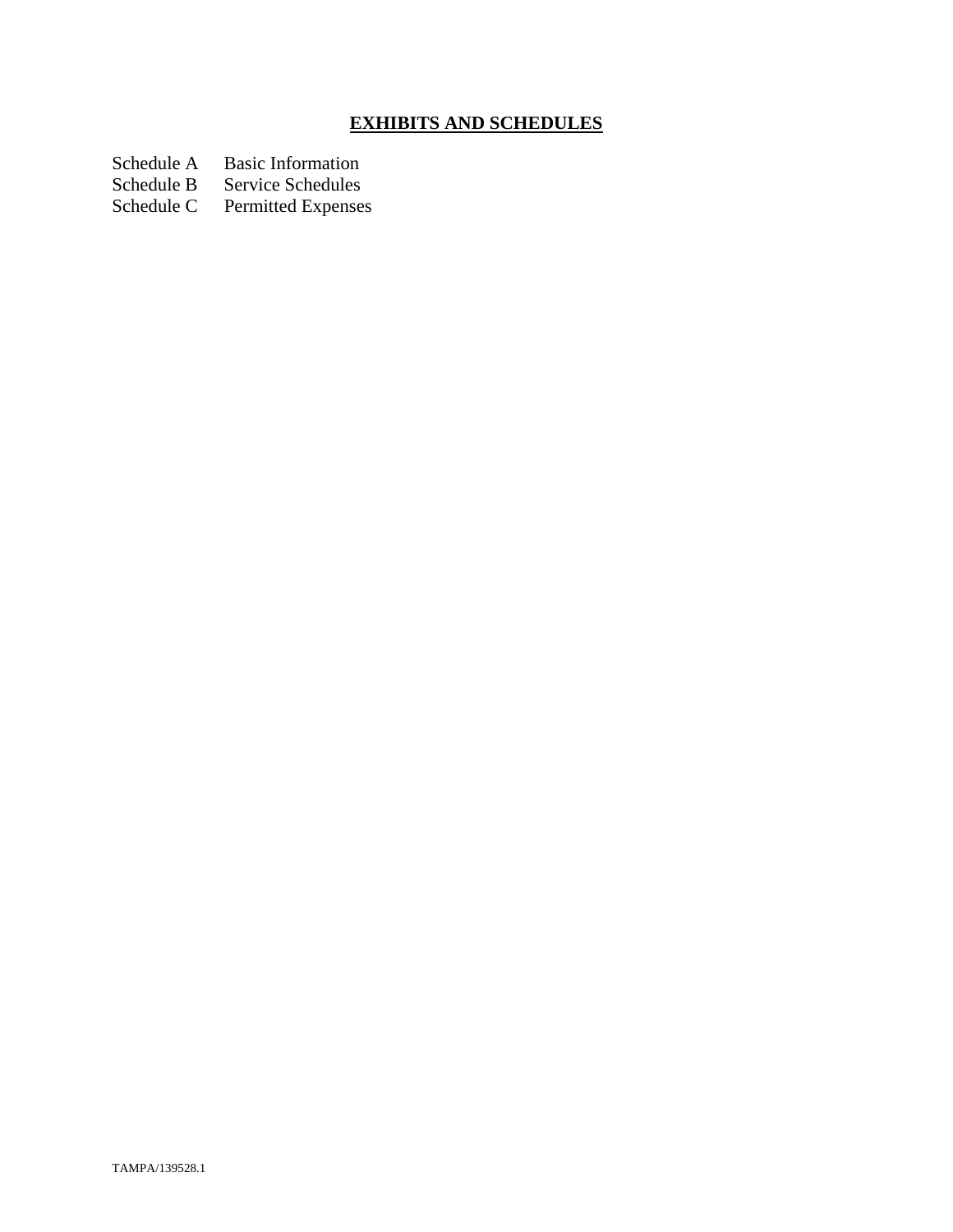## **SCHEDULE A**

# **BASIC INFORMATION**

Eligible Entity Information:<br>Name of the Eligible Entity: GHFA Affordable Housing, Inc. Corporate or other organizational form: Non-profit corporation Jurisdiction of organization: State of Georgia Notice Information:

| <b>HFA</b> Information:<br>Name of HFA: | Georgia Housing and Finance Authority                                                                                                                                              |
|-----------------------------------------|------------------------------------------------------------------------------------------------------------------------------------------------------------------------------------|
| Organizational form:                    | politic,<br>corporate and<br>body<br>A<br>instrumentality of the state and a public<br>performing an essential<br>corporation<br>governmental function (and not a state<br>agency) |
| Date of Application:                    | September 1, 2010                                                                                                                                                                  |
| Date of Action Plan:                    | September 1, 2010                                                                                                                                                                  |
| Notice Information:                     |                                                                                                                                                                                    |

| <b>Program Participation Cap:</b>       | \$339,255,819.00 |
|-----------------------------------------|------------------|
| Portion of Program Participation Cap    |                  |
| <b>Representing Original HHF Funds:</b> | \$126,650,987.00 |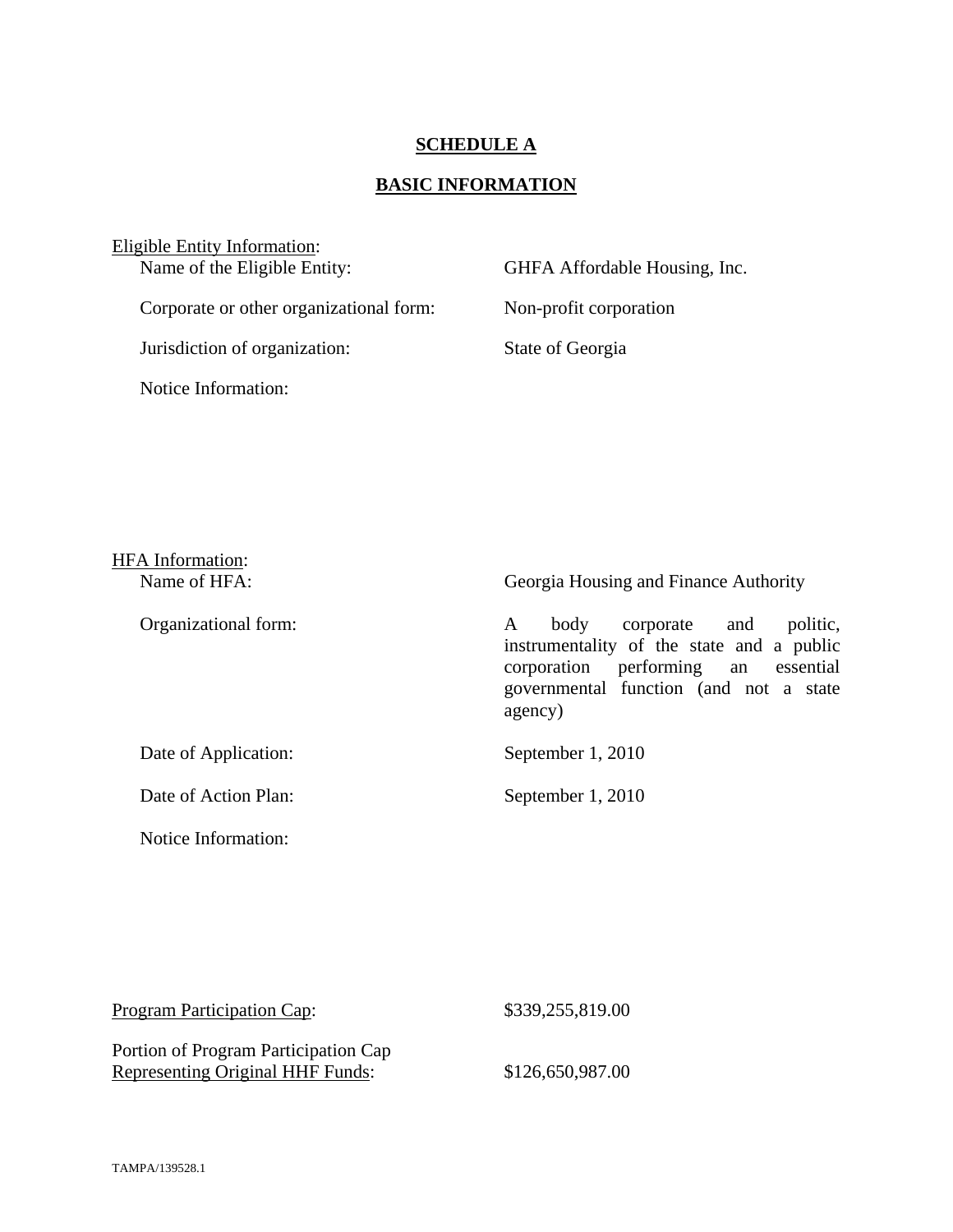| Portion of Program Participation Cap                   |                                                                                                                                                        |
|--------------------------------------------------------|--------------------------------------------------------------------------------------------------------------------------------------------------------|
| Representing Unemployment HHF Funds:                   | \$126,650,987.00                                                                                                                                       |
| Permitted Expenses:                                    | \$27,283,006.00                                                                                                                                        |
| Closing Date:                                          | September 23, 2010                                                                                                                                     |
| <b>First Amendment Date:</b>                           | September 29, 2010                                                                                                                                     |
| <b>Second Amendment Date:</b>                          | December 16, 2010                                                                                                                                      |
| <b>Eligible Entity Depository Account Information:</b> | See account information set forth in the<br>Depository Account Control Agreement<br>between Treasury and Eligible Entity<br>regarding the HHF Program. |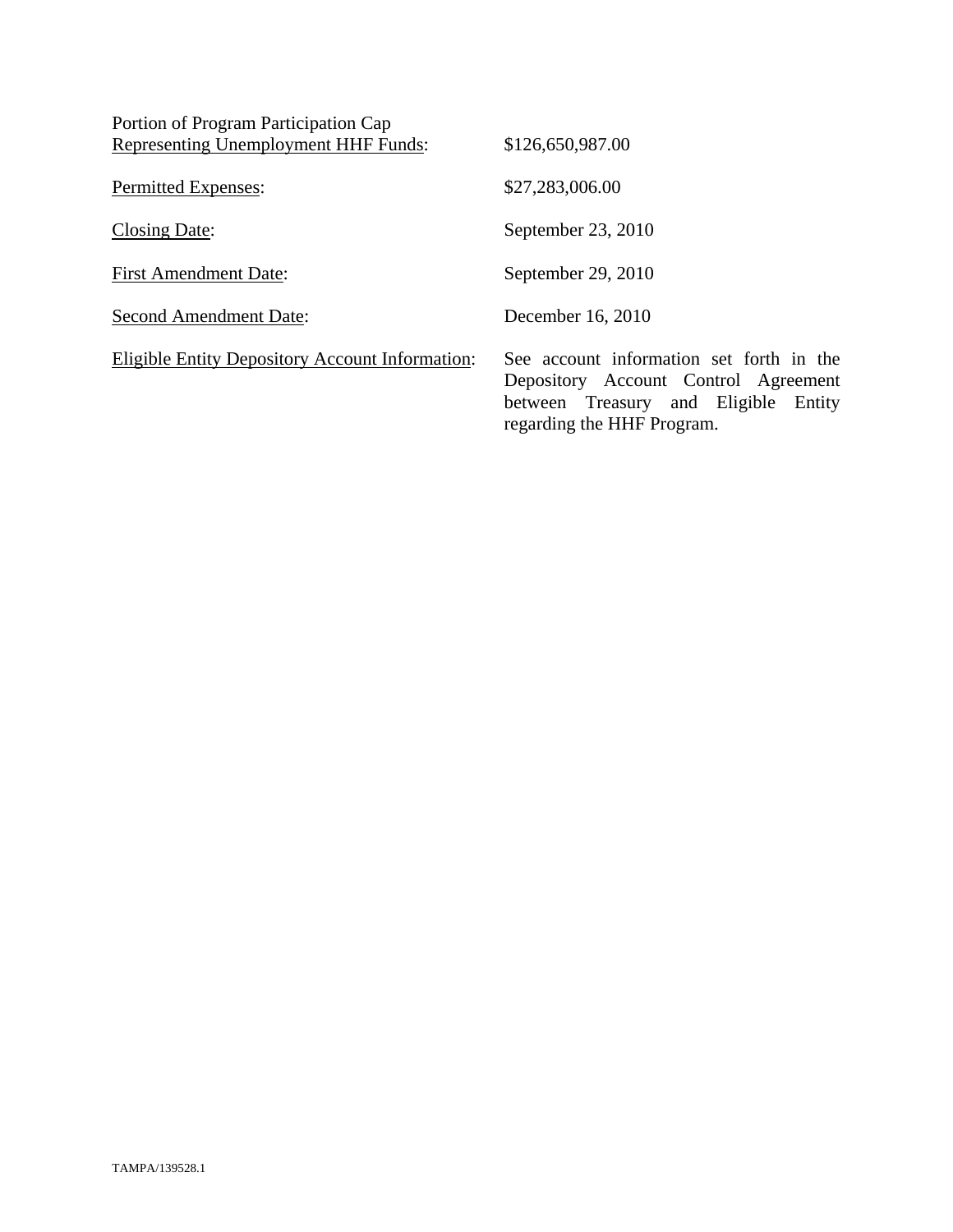## **SCHEDULE B**

## **SERVICE SCHEDULES**

The Service Schedules attached as Schedule B to the Current HPA are hereby deleted in their entirety and replaced with the attached Service Schedules (numbered sequentially as Service Schedule B-1, Service Schedule B-2, et. seq.), which collectively comprise Schedule B to the HPA.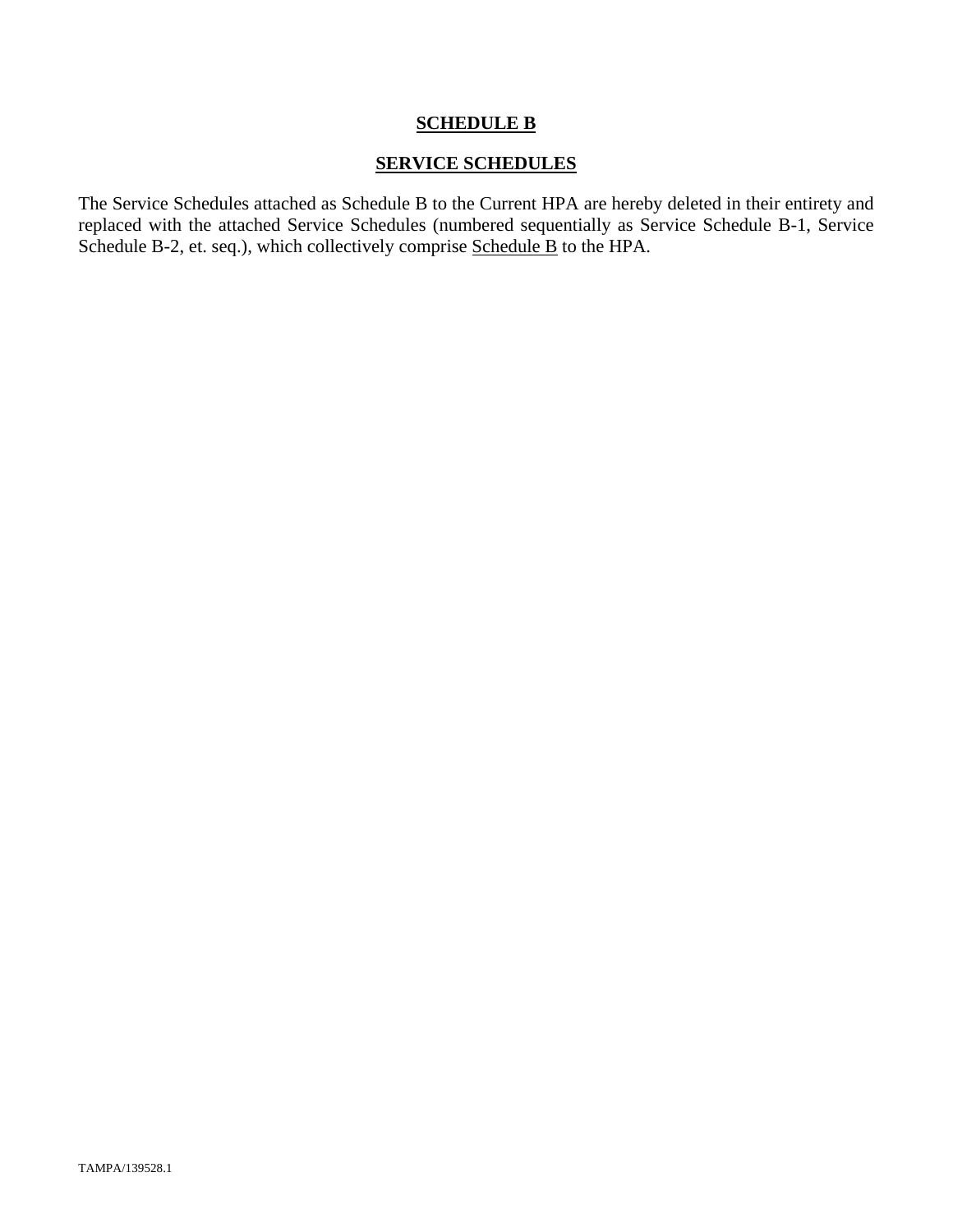# SERVICE SCHEDULE B-1

# **Georgia Housing Finance Authority**

# **Mortgage Payment Assistance (MPA)**

# **Summary Guidelines**

| 1. | <b>Program Overview</b>   | The Georgia Housing Finance Authority (GHFA) Mortgage<br>Payment Assistance (MPA) program will provide loans to |
|----|---------------------------|-----------------------------------------------------------------------------------------------------------------|
|    |                           | unemployed and substantially under-employed homeowners to                                                       |
|    |                           | help them remain in their homes and prevent avoidable                                                           |
|    |                           | foreclosures despite loss of income due to involuntary job loss.                                                |
|    |                           | Loan proceeds will be used to pay mortgage payments                                                             |
|    |                           | (including escrowed items) while the homeowner seeks                                                            |
|    |                           | employment or completes training for a new career. Full                                                         |
|    |                           | payments will be remitted to the homeowners' servicer each                                                      |
|    |                           | month. Homeowners will pay an affordable portion of the                                                         |
|    |                           | mortgage payment directly to GHFA.                                                                              |
| 2. | <b>Program Goals</b>      | The goal is to provide assistance over the next 5 years to 18,300                                               |
|    |                           | homeowners to prevent foreclosures. Mortgage Payment                                                            |
|    |                           | Assistance (MPA) will be provided as follows:                                                                   |
|    |                           |                                                                                                                 |
|    |                           | <b>Short-Term Assistance</b>                                                                                    |
|    |                           | Monthly mortgage payments to assist unemployed or                                                               |
|    |                           | substantially under-employed homeowners while they look for a                                                   |
|    |                           | new job.                                                                                                        |
|    |                           | <b>Reinstatement Assistance</b><br>One-time payment for homeowners who have found a new job                     |
|    |                           | and can make ongoing payments, but need help to bring their                                                     |
|    |                           | mortgage current and avoid foreclosure due to arrearages                                                        |
|    |                           | accumulated during a period of unemployment or substantial                                                      |
|    |                           | underemployment.                                                                                                |
| 3. | <b>Target</b>             | unemployed<br>Homeowners<br>who<br>substantially<br><b>or</b><br>are                                            |
|    | <b>Population/Areas</b>   | underemployed, and/or re-employed but need help bringing their                                                  |
|    |                           | mortgage current due to arrearages accumulated during a period                                                  |
|    |                           | of unemployment or substantial underemployment.                                                                 |
|    |                           | GHFA has determined that 65% of the counties throughout the                                                     |
|    |                           | state are "hard hit" due to the county's unemployment rate                                                      |
|    |                           | exceeding the state average for the past 12 months. As a result,                                                |
|    |                           | this Program will be available statewide.                                                                       |
| 4. | <b>Program Allocation</b> | \$311,972,813.00                                                                                                |
|    | (Excluding                |                                                                                                                 |
|    | <b>Administrative</b>     |                                                                                                                 |
|    |                           |                                                                                                                 |
|    | <b>Expenses</b> )         |                                                                                                                 |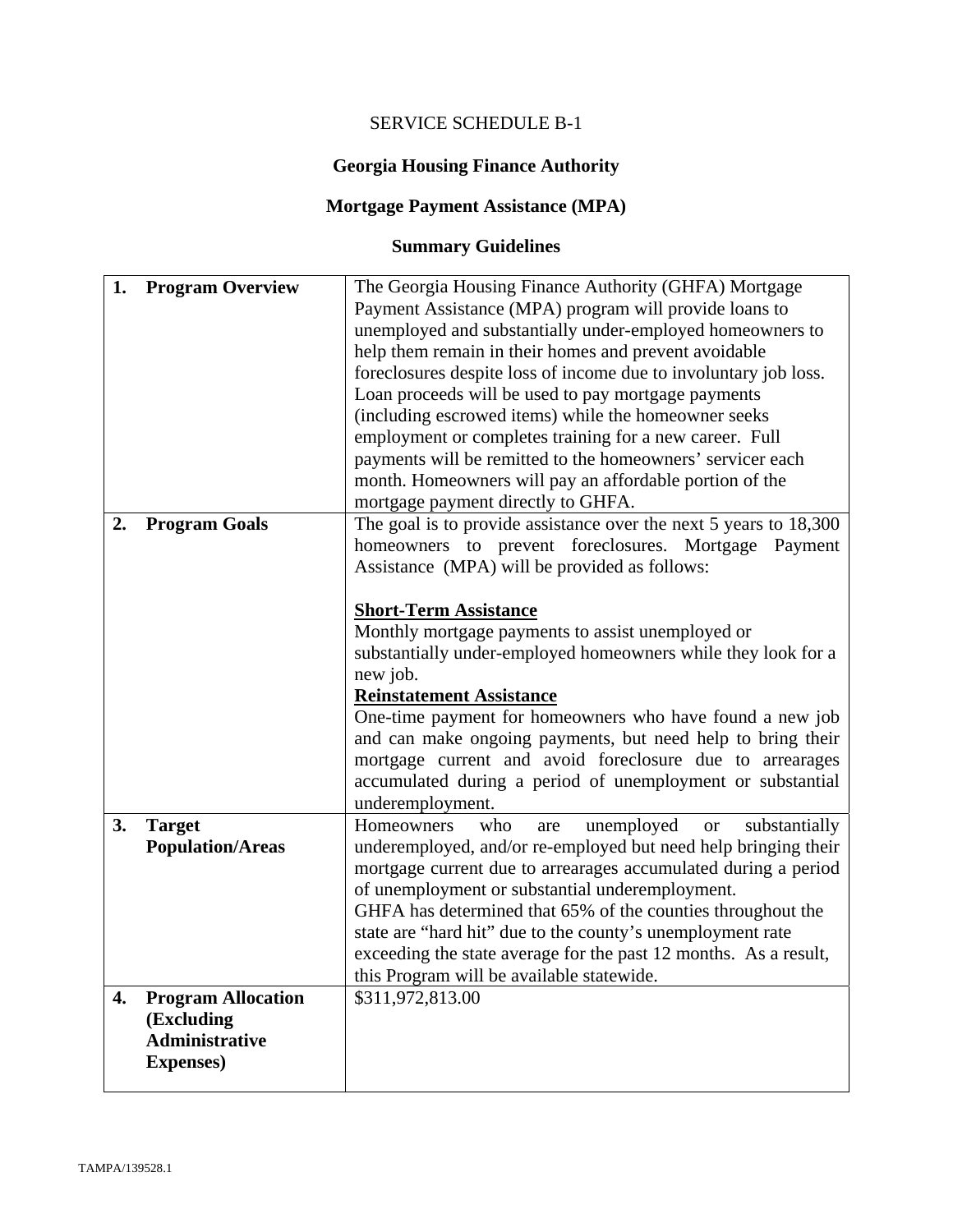| 5.<br><b>Borrower Eligibility</b><br>Criteria               | Homeowners who, through no fault of their own, are<br>unemployed or substantially under-employed and are at risk of                                                                                                                                                                                                                                                                                                                                                                                                                                                                                                                                                                                                                                                                                                                                                                                                  |  |  |
|-------------------------------------------------------------|----------------------------------------------------------------------------------------------------------------------------------------------------------------------------------------------------------------------------------------------------------------------------------------------------------------------------------------------------------------------------------------------------------------------------------------------------------------------------------------------------------------------------------------------------------------------------------------------------------------------------------------------------------------------------------------------------------------------------------------------------------------------------------------------------------------------------------------------------------------------------------------------------------------------|--|--|
|                                                             | foreclosure, but with temporary assistance are likely to be<br>successful in retaining their homes. Homeowners will be<br>required to provide a financial hardship affidavit with<br>appropriate documentation on the cause of their hardship. For<br>most homeowners, this will be documentation from the Georgia<br>Department of Labor confirming a job loss and receipt of<br>unemployment benefits.<br>Homeowners with a history of timely mortgage payments prior<br>to the job loss/income loss.<br>Homeowners must be legal U.S. Residents.<br><b>Underwriting Criteria</b>                                                                                                                                                                                                                                                                                                                                  |  |  |
|                                                             | $\checkmark$ Homeowner became unemployed through no fault of<br>his/her own.<br>$\checkmark$ Satisfactory mortgage payment history prior to the job<br>loss/income loss.<br>Monthly mortgage payments (including escrowed items)<br>are greater than 31% of household income after job loss.<br>Combined Loan-to-Value ratio equal to or less than 125<br>$\checkmark$<br>% (sum of all mortgage debt divided by the value of the<br>property.)<br>$\checkmark$ Total Unpaid Principal Balance less than or equal to<br>\$417,000.<br>$\checkmark$ Property must be owner occupied as homeowner's<br>principal residence.<br>$\checkmark$ Homeowner must be a legal resident of the United<br>States.<br>$\checkmark$ Applicant must be the owner of subject property.<br>$\checkmark$ Homeowner has obtained a new job with sufficient<br>income to support their current mortgage payment.<br>(Reinstatement Only) |  |  |
| 6.<br><b>Property / Loan</b><br><b>Eligibility Criteria</b> | Existing single-family homes or condominiums (attached or<br>detached) including manufactured homes (permanently affixed<br>to a foundation on real estate owned by the borrower.)<br>Owner-occupied, primary residences located in Georgia.<br>Mortgages with:<br>$\checkmark$ Combined Loan-to-Value ratio equal to or less than<br>125% (sum of all mortgage debt divided by the value of<br>the property.)<br>Total Unpaid Principal Balance less than or equal to \$417,000.                                                                                                                                                                                                                                                                                                                                                                                                                                    |  |  |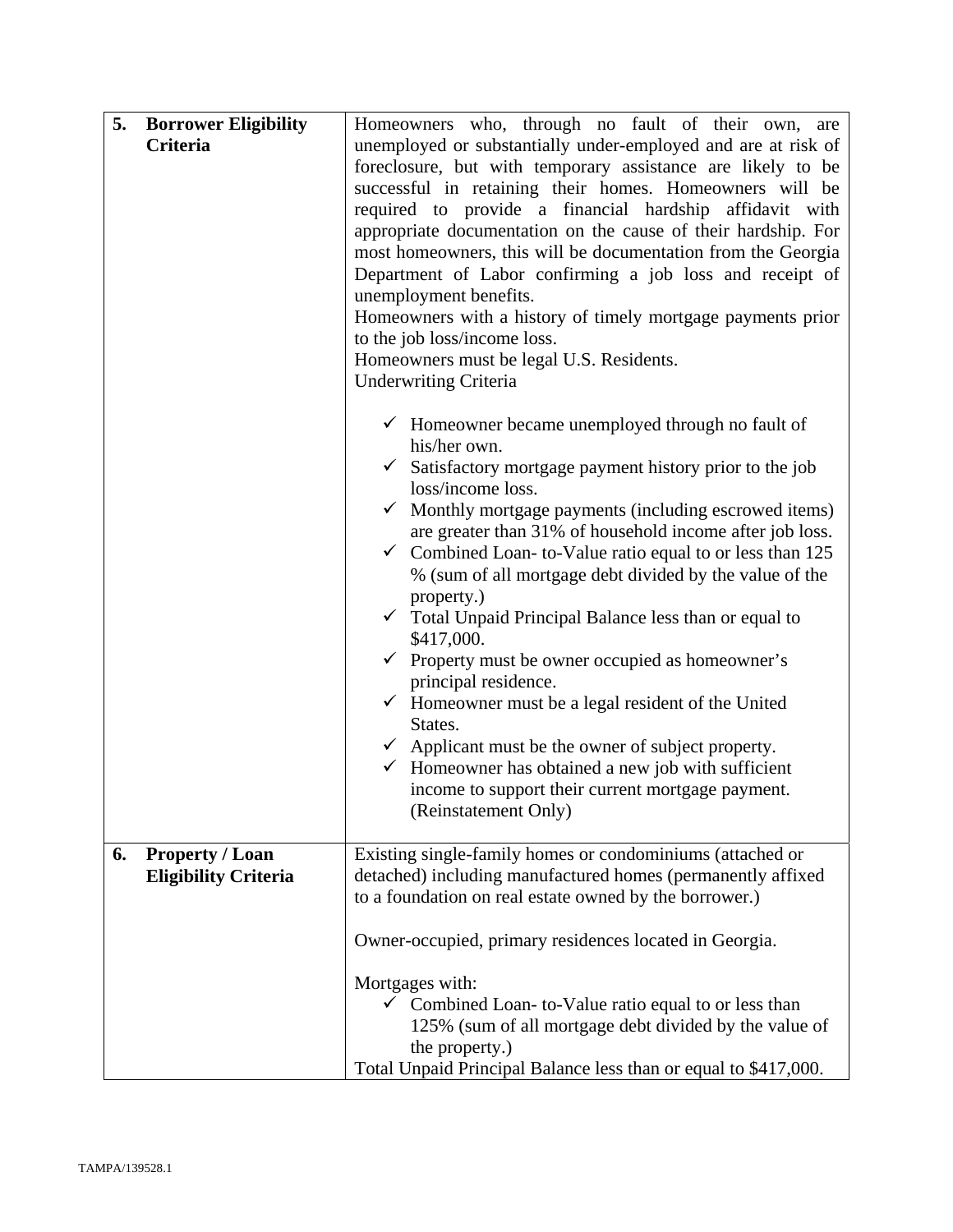| 7. | <b>Program Exclusions</b>                 | Mortgages with:<br>✔ Total Unpaid Principal Balances (all mortgages on<br>property) greater than \$417,000.<br>$\checkmark$ Total monthly payments (including escrowed items) less<br>than 31% of current income are not eligible.                                                                                                                                                                                                                                                                                                                                                                                        |  |
|----|-------------------------------------------|---------------------------------------------------------------------------------------------------------------------------------------------------------------------------------------------------------------------------------------------------------------------------------------------------------------------------------------------------------------------------------------------------------------------------------------------------------------------------------------------------------------------------------------------------------------------------------------------------------------------------|--|
|    |                                           | Manufactured homes that are not considered real property.                                                                                                                                                                                                                                                                                                                                                                                                                                                                                                                                                                 |  |
|    |                                           | Homeowners who are non-legal U.S. residents.                                                                                                                                                                                                                                                                                                                                                                                                                                                                                                                                                                              |  |
| 8. | <b>Structure of Assistance</b>            | 5 year, 0% interest, non-recourse, deferred-payment, forgivable,<br>subordinate loan. A forgiveness clause will reduce the loan<br>amount by 20% per year for 5 years. The 5-year term begins the<br>month following the final assistance payment to the borrower.<br>The loan will only be repaid if the borrower sells or refinances<br>the property before the period expires and there are equity<br>proceeds from the sale available to pay towards the portion of<br>the loan that has not yet been forgiven. At the end of the 5<br>years, the note will be considered satisfied and the lien will be<br>released. |  |
|    |                                           | If the property is sold and does not generate proceeds sufficient<br>to repay the entire note, the portion of the note remaining unpaid<br>after the proceeds are applied will be forgiven.                                                                                                                                                                                                                                                                                                                                                                                                                               |  |
|    |                                           | The loan will be in the form of a subordinate mortgage<br>evidenced by a promissory note and secured by a deed on the<br>property. Borrowers will be required to sign and acknowledge<br>the program guidelines via written agreement.                                                                                                                                                                                                                                                                                                                                                                                    |  |
|    |                                           | Any funds returned according to established program guidelines<br>will be recaptured and used to assist additional homeowners<br>through December 31, 2017. After December 31, 2017, all<br>remaining and recaptured funds will be returned to Treasury.                                                                                                                                                                                                                                                                                                                                                                  |  |
| 9. | <b>Per Household</b><br><b>Assistance</b> | The maximum household assistance amount is the total of 18<br>times the monthly mortgage payment (including escrowed<br>items.)                                                                                                                                                                                                                                                                                                                                                                                                                                                                                           |  |
|    |                                           | GHFA expects the average loan amount will be \$16,750.                                                                                                                                                                                                                                                                                                                                                                                                                                                                                                                                                                    |  |
|    |                                           | The Reinstatement Assistance is not separately capped, but the<br>assistance may only cover prior periods of unemployment or<br>substantial underemployment.                                                                                                                                                                                                                                                                                                                                                                                                                                                              |  |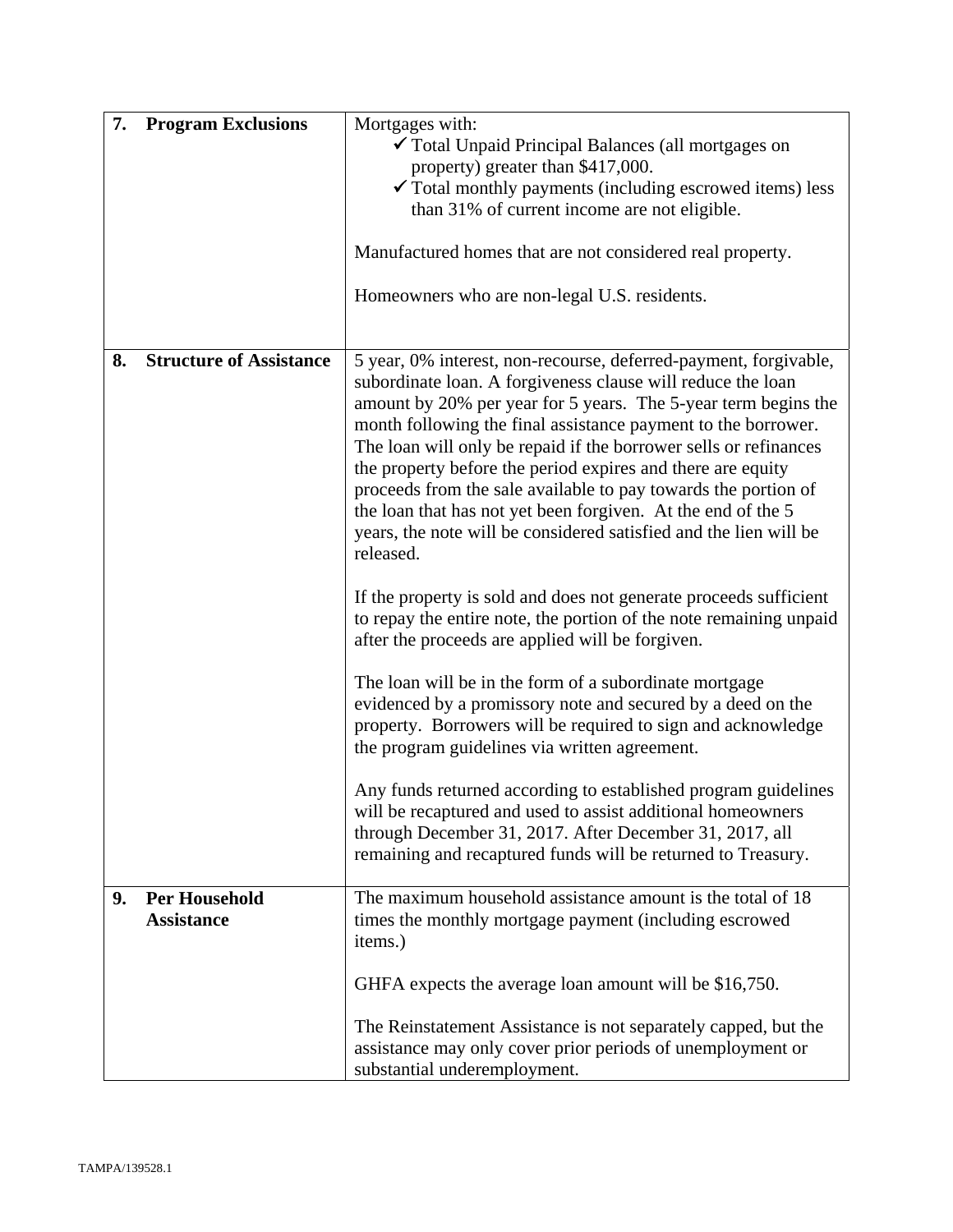| 10. Duration of Assistance                                              | Up to 18 months or until the homeowner secures adequate<br>employment (sufficient to pay the mortgage payment with 31%<br>of total income) plus two months, whichever is less.<br>The homeowner may continue to receive assistance for up to 2<br>months after reemployment (not to exceed 18 months in total.)                                                                                                                                                                                                                                                                                                                                                                                                                         |
|-------------------------------------------------------------------------|-----------------------------------------------------------------------------------------------------------------------------------------------------------------------------------------------------------------------------------------------------------------------------------------------------------------------------------------------------------------------------------------------------------------------------------------------------------------------------------------------------------------------------------------------------------------------------------------------------------------------------------------------------------------------------------------------------------------------------------------|
| 11. Estimated Number of<br>Participating<br><b>Households</b>           | 18,300 homeowners over the next 5 years, with recycled funds,<br>if any, to be used for additional homeowners until December 31,<br>2017.<br>Estimated number served based on an average loan amount of<br>\$16,750.                                                                                                                                                                                                                                                                                                                                                                                                                                                                                                                    |
| 12. Program Inception /<br><b>Duration</b>                              | Program will start-up within 45-90 days of Treasury approval<br>and is expected to last up to 7 years from inception, with the<br>vast majority of assistance provided in years 1 and 2. Years 3<br>through 5 will be primarily funded with payments received from<br>homeowners assisted in years 1 and 2. Any funds returned<br>according to established program guidelines will be recaptured<br>and used to assist additional homeowners and may extend the<br>program.                                                                                                                                                                                                                                                             |
| 13. Program Interactions<br>with Other HFA<br><b>Programs</b>           | N/A                                                                                                                                                                                                                                                                                                                                                                                                                                                                                                                                                                                                                                                                                                                                     |
| 14. Program Interactions<br>with HAMP                                   | The MPA will help borrowers who need more than the 3-6<br>months of assistance available to them through the Home<br>Affordable Unemployment Program (UP). Borrowers may<br>receive UP assistance prior to, or after, receiving assistance<br>under the MPA program.<br>The MPA program will provide assistance to eligible<br>unemployed or substantially underemployed homeowners first,<br>and then the servicer would follow with any eligible programs<br>offered by the investor, servicer, or GSE.<br>In addition, MPA will help borrowers who don't qualify for<br>assistance under the new UP because they are more than 3<br>months behind in mortgage payments.<br>To the maximum extent possible, GHFA will coordinate with |
|                                                                         | eligible homeowners' servicers to assist them in obtaining a loan<br>modification from HAMP, if needed.                                                                                                                                                                                                                                                                                                                                                                                                                                                                                                                                                                                                                                 |
| 15. Program Leverage with<br><b>Other Financial</b><br><b>Resources</b> | The program will strongly encourage servicers to waive late fees<br>and any other non-3 <sup>rd</sup> party expenses.                                                                                                                                                                                                                                                                                                                                                                                                                                                                                                                                                                                                                   |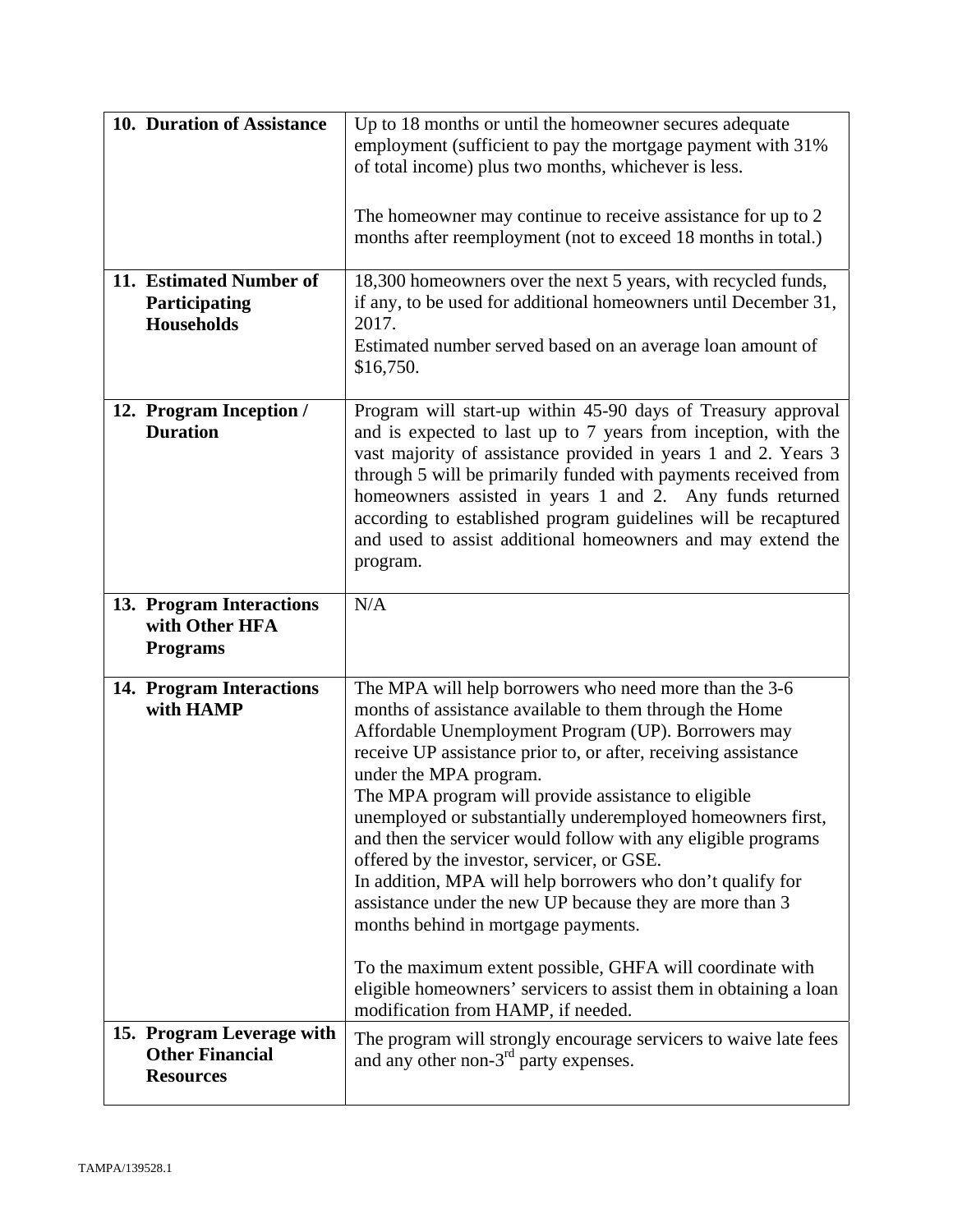| 16. Qualify as an<br>Unemployment<br>Program | $\boxtimes$ Yes | $\square$ No |
|----------------------------------------------|-----------------|--------------|
|----------------------------------------------|-----------------|--------------|